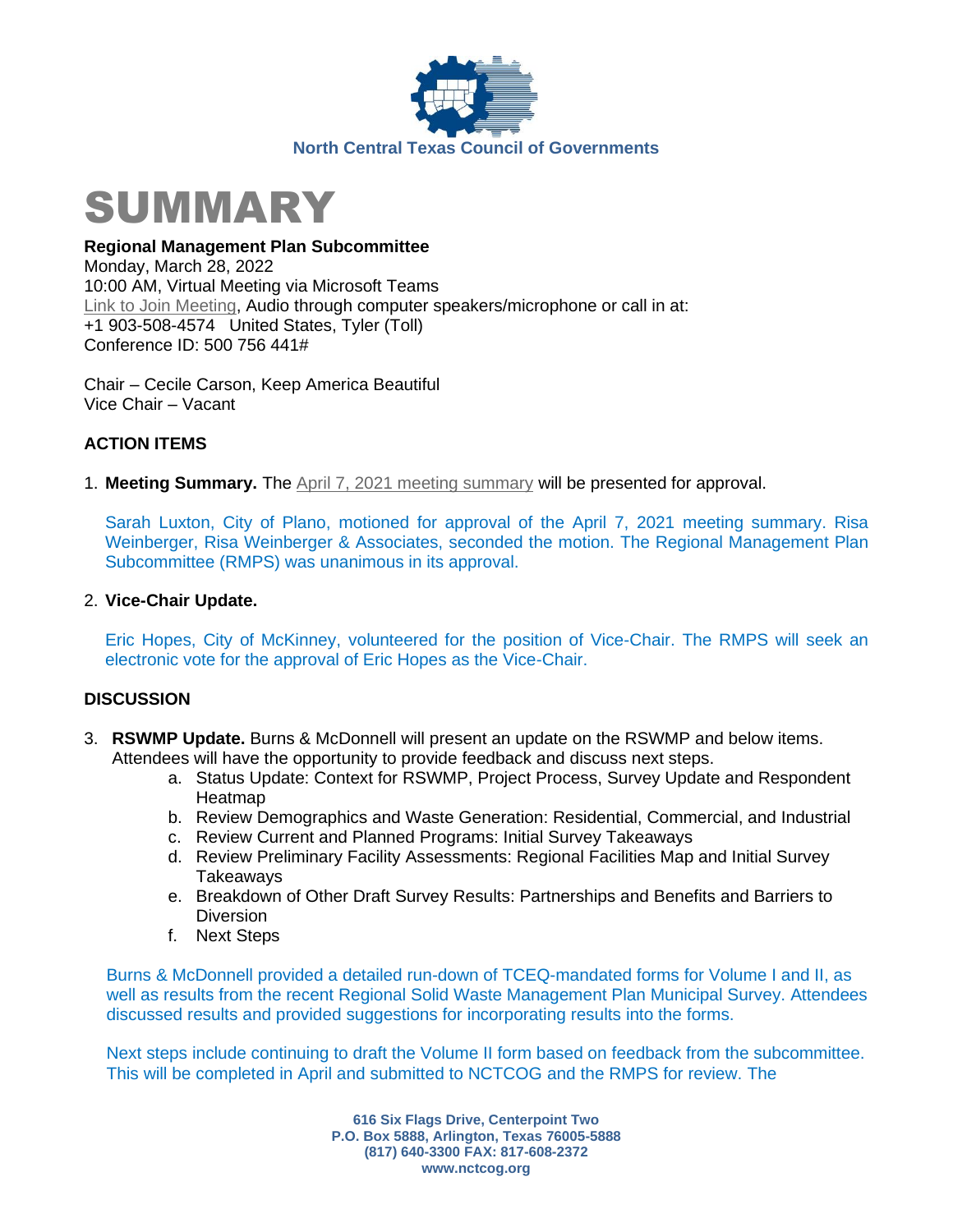#### Storybook/Story Map and Volume I forms will be advanced alongside NCTCOG's review of Volume II.

#### **OTHER BUSINESS AND ROUNDTABLE DISCUSSION**

4. **Roundtable Topics/Other Business.** The subcommittee may share additional items of interest as time allows.

#### 5. **Schedule for the Next Regional Management Plan Subcommittee Meeting.**

If you have any questions regarding the meeting or agenda items, please contact Hannah Allen by phone at (817) 695-9215, or by email at [hallen@nctcog.org.](mailto:hallen@nctcog.org)

If you plan to attend this public meeting and you have a disability that requires special arrangements at the meeting, please contact Brian Geck by phone at (817) 695-9210 or by email at bgeck@nctcog.org, 72 hours in advance of the meeting. Reasonable accommodations will be made to assist your needs.